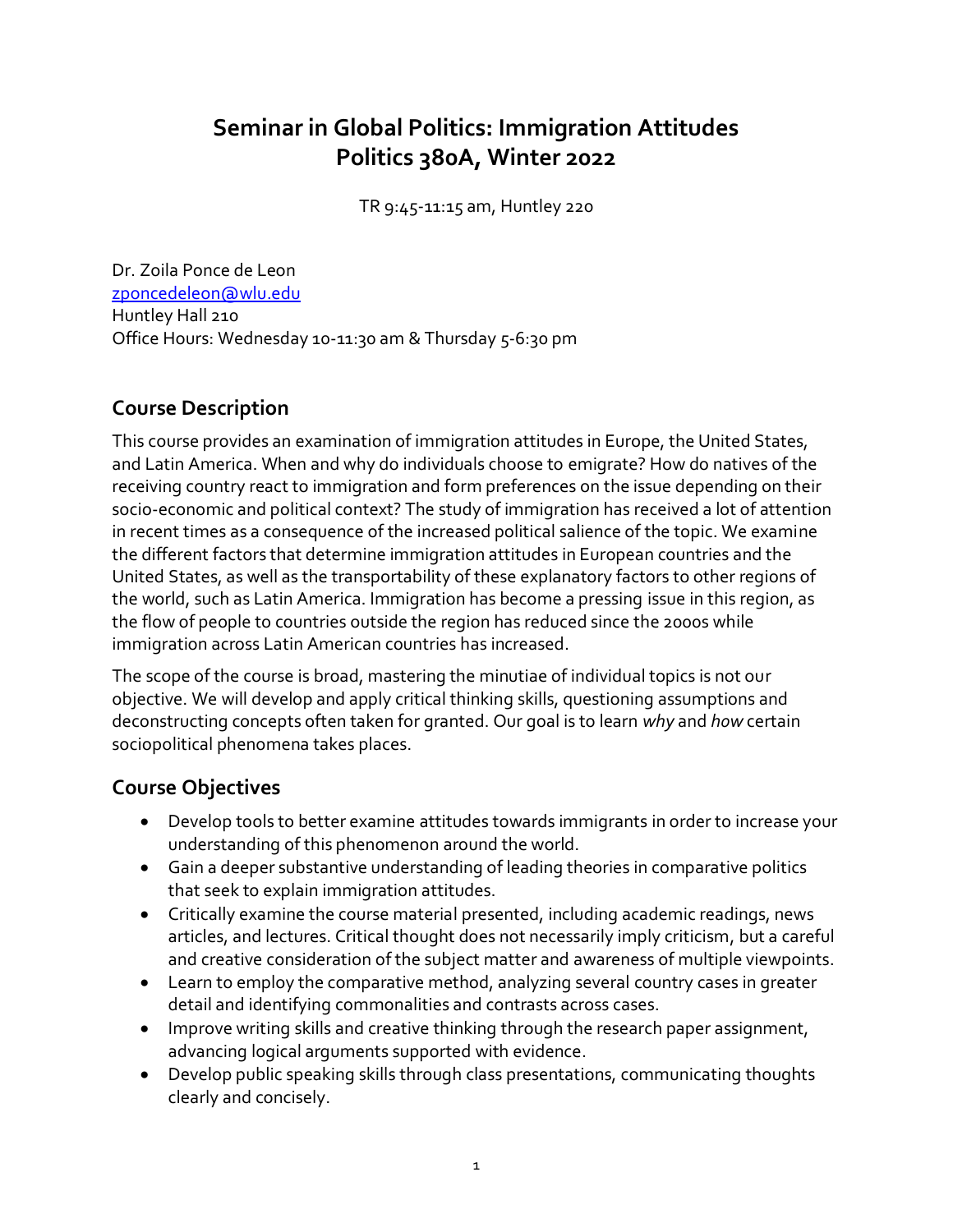## **Course Requirements**

The course will meet twice a week. The requirements for the course are class attendance, reading of the assigned materials, and active participation in class discussions.

If you need to miss class, please send me a quick note ahead of the class session you must miss. Classes missed immediately before and after holidays are particularly noticed. I expect everyone to **arrive on time**. Late arrivals are extremely disruptive. I appreciate your cooperation.

Contact me if you have questions or concerns. If you have any kind of problem with the course or with life, please **communicate** with me (no need to give me any specific details regarding the situation you are going through). Let me know if my office hours are not at a convenient time for you and we will set an appointment. I am willing to work with you to help you succeed, but I cannot do so retroactively at the end of the semester.

You are required to have all course-related files saved on an **online drive** of your preference (i.e., Dropbox, Google Drive, or others).

Students are expected to come to each session **ready for a lively discussion**. The following are some guidelines to help you get started:

- *Speak up!* Ask the second you have a question or a comment. It is very possible that others may have the same queries you do.
- *Respect* one another. Differences of opinion are likely and desirable. **Listen** to your peers' questions and comments and express your disagreements with respect.
- *No cellphones in class.*
- *Stick to pen and paper* to take notes. In exceptional cases, tablets or laptops may be employed only for valid educational reasons related to the course. Violations will affect your grade and preclude further use of the device in class.

## **Course Evaluation**

| Participation                   | 25% |
|---------------------------------|-----|
| Leading discussion              | 10% |
| Reaction essays                 | 15% |
| Research paper                  | 50% |
| Research paper grade breakdown: |     |

| Research paper grade breakdown. |     |
|---------------------------------|-----|
| Abstract & outline              | 5%  |
| First draft                     | 10% |
| Presentation                    | 15% |
| Final paper                     | 20% |

#### **Grade Assessment**

Grades reflect the following assessment of your work:

*A: Excellent performance* (90-100). Exceptional grasp of the material and a deep analytic understanding of the subject.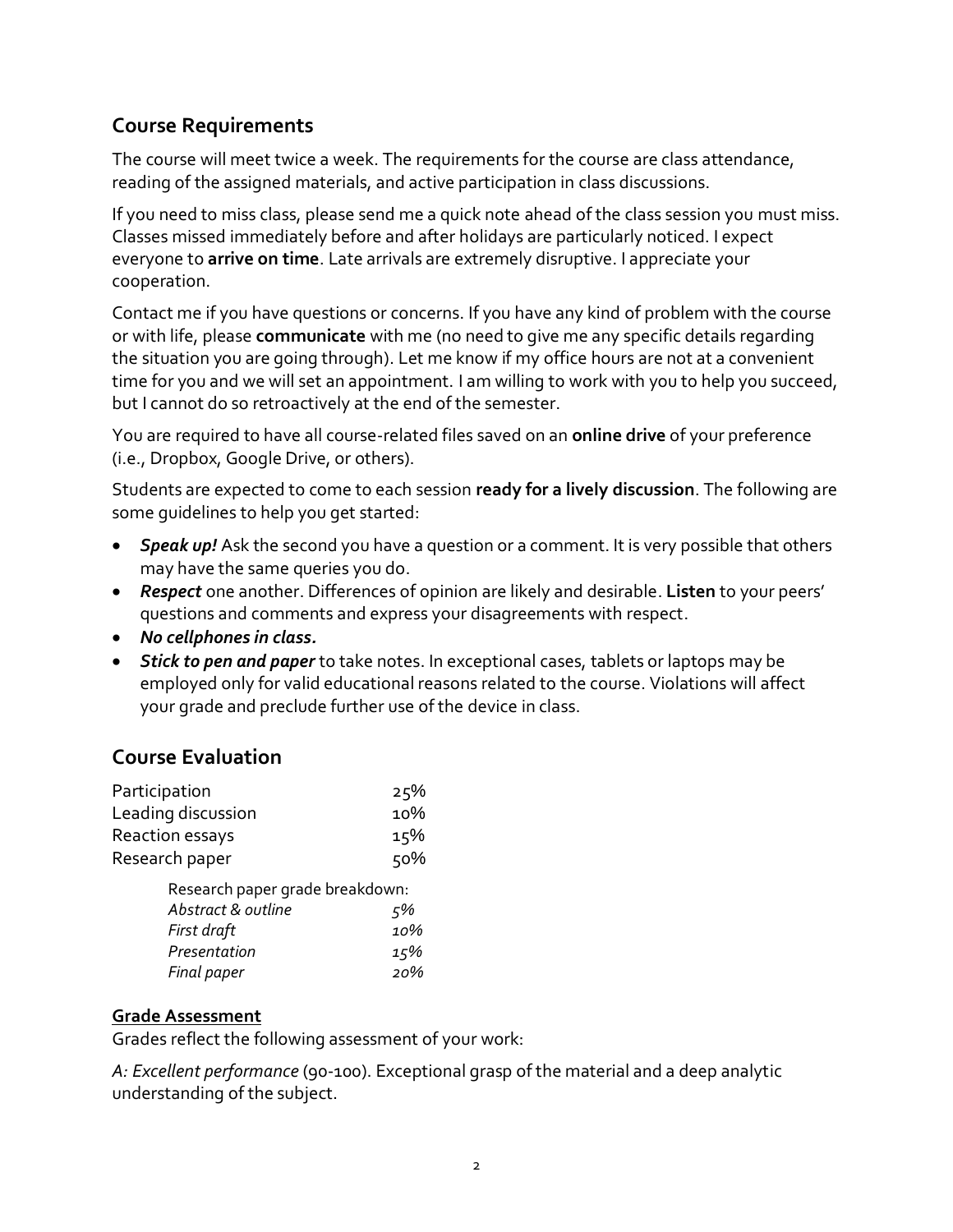*B: Good performance* (80-89). Mastering the material, understanding the subject well, and showing some originality of thought and/or considerable effort

*C: Fair performance* (70-79). Acceptable understanding of the material, but not succeeding in translating this understanding into consistently creative or original work.

*D: Poor performance* (60-69). Some understanding of the material but exhibiting significant deficiency in comprehension and/or effort.

*F: Fail* (59 and below). Failing to complete assignments or to comprehend the basics of the material.

Minus grades at each increment are below 63, 73, 83, and 93, and plus grades above 67.9, 77.9, and 87.9. I don't round up .5 grades. In other words, 87.5 is not a B+ and 89.5 is not an A-.

There are no extra credit assignments in this course. If you have concerns about your grade in the course, please come talk to me as soon as possible about strategies to improve your performance.

**Re-grading:** I do not discuss grades via email. Please take 24 hours to review the initial feedback. Then, bring to my office a written note explaining the error that you think I made.

### **Participation**

Participation is key for this course. Forget about the percentage of your overall grade it counts towards, the actual value of participation is much greater than this because it will help you to do better on all the assignments in this course.

Students are expected to read the assigned materials prior to each class and **participate actively** during class meetings. After reading anything, you should be able to answer at least the following questions: *What is the main argument? Does it make sense logically? What is the evidence for it? What are the strengths and weaknesses?* It is essential that you come to class prepared so that you can engage in discussion and ask questions.

Participation performance is not based on the number of times you speak up during class but on the **quality** of your input. By no means, this should be understood as having to "be right" every time. Comments or questions that contribute to our analysis of course contents and discussion are highly regarded. Questions are an excellent way to participate; they show your interest in the course and your ability for critical thought.

To achieve an **A** for participation, your engagement in class discussions must be exceptional, contributing to a lively conversation consistently and displaying that you master the material. You must be active in both class-wide and small group discussions on a regular basis.

We will be dealing with interesting and controversial issues in class, and I hope that we will have lively debates. It is important that we **respect** one another. Differences of opinion can provide an opportunity for intellectual growth.

#### **Leading Discussion**

Each student must select two sessions to introduce the assigned readings and help lead the discussion. You will prepare a 5-minute introduction to the readings (with a slide show if you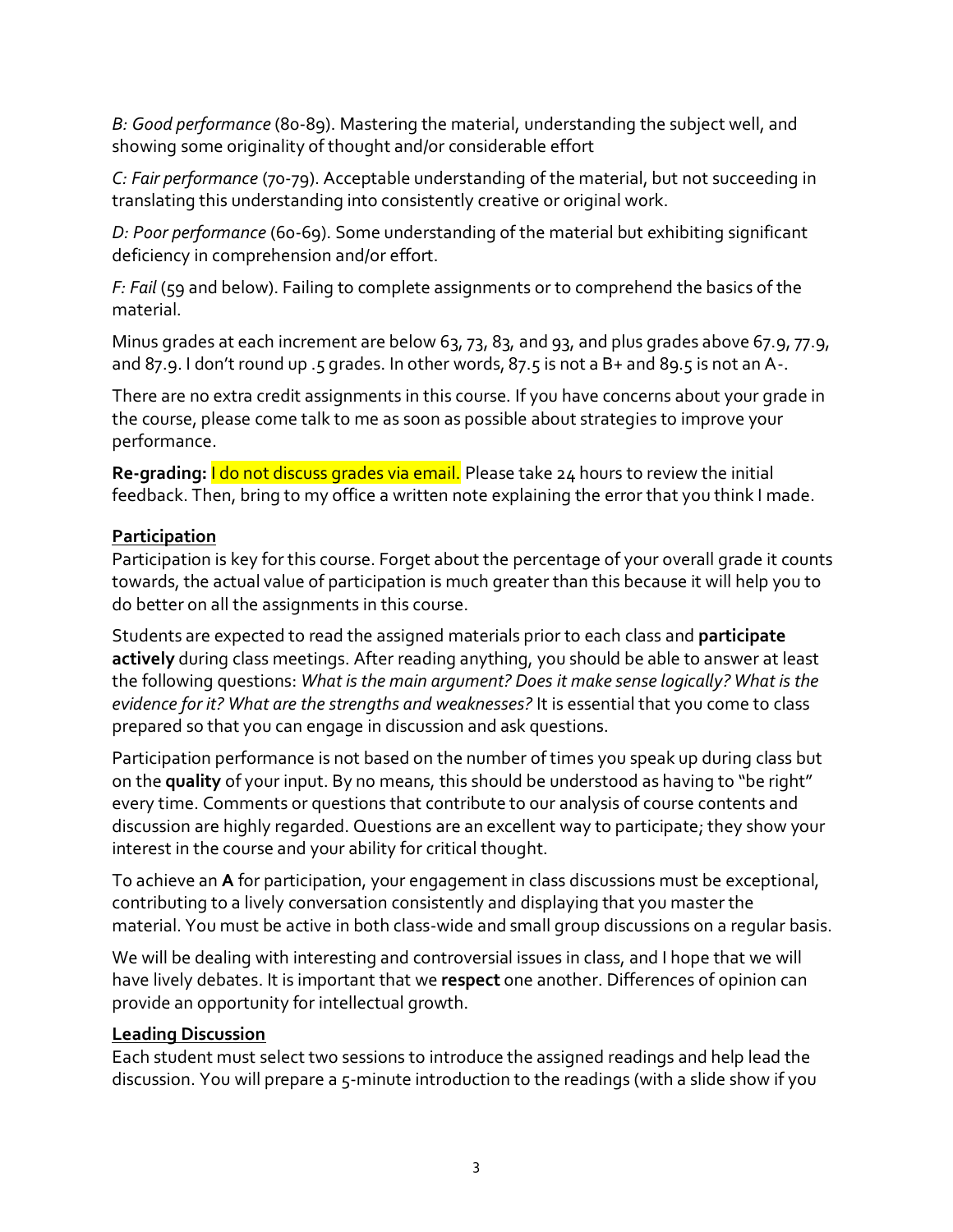like) and present two or three discussion topics or questions per reading. Students will make their topic choices in the second seminar session.

#### **Reaction Essays**

You will write two short essays (2 pages, double-spaced and 12-point font - about 750 words) offering some **critical commentary** on one or two of the readings for the session. The essays should critically evaluate the logical consistency of the arguments, and/or the empirical evidence offered. The essay should **conclude with questions** for discussion in at least one of these areas: conceptual/theoretical and comparative/empirical. These short essays **should not summarize** the readings, but rather critically discuss their central arguments, compare and contrast their findings, and highlight their strengths and weaknesses. Students will choose topics for these short essays in the second seminar session.

The essays are due **by noon** on the day before class via Canvas. You **cannot** write your reaction essays for the sessions in which you are a discussion leader.

#### **Research Paper**

The research paper is due on Friday, **April 8 th** via Canvas. The papers have to be double-spaced and 12-point font. You will need to consult a **minimum of 6 scholarly sources** other than the materials presented in class. You may choose to write this paper individually (10 pages) or in pairs (15 pages).

*Option 1: Explaining cross‐national variation.* You will explain why **two countries** of your choice have responded to a similar immigration issue in **different** ways.

*Option 2: Testing theory on one country case.* You will **test an argument** covered in the course by applying it to a new country case. The paper will examine to what extent the theory is able to account for the empirical findings presented.

Regardless of the option you choose, your paper should intend to answer a *why* question and explain a political phenomenon rather than just describe it. You will be evaluated based on the clarity of your research question, the organization and clarity of your **argument**, the supporting evidence that you provide, and the quality of your writing. I will penalize **late papers** with one letter grade per day late.

An **abstract** (one or two paragraphs stating the research question you will pursue and your working argument), an **outline** of the paper, and a preliminary **bibliography** are due on Friday, **February 18th** via Canvas. You will also send a **copy** to a classmate who will provide comments on your progress. I will return this assignment with comments. You should incorporate this feedback into your paper draft.

**Peer-review**: You will give comments to a classmate on their abstract and outline by Thursday, **March 3 rd** . You will bring your comments to class to share directly with your peer. If you fail to provide this feedback by the deadline, your own paper grade will drop by one letter grade.

The **first draft** of the paper is due on **March 25 th** . During the last week of classes, you will share the findings of your research in a conference-style **presentation**. The details of this assignment will be provided at a later date.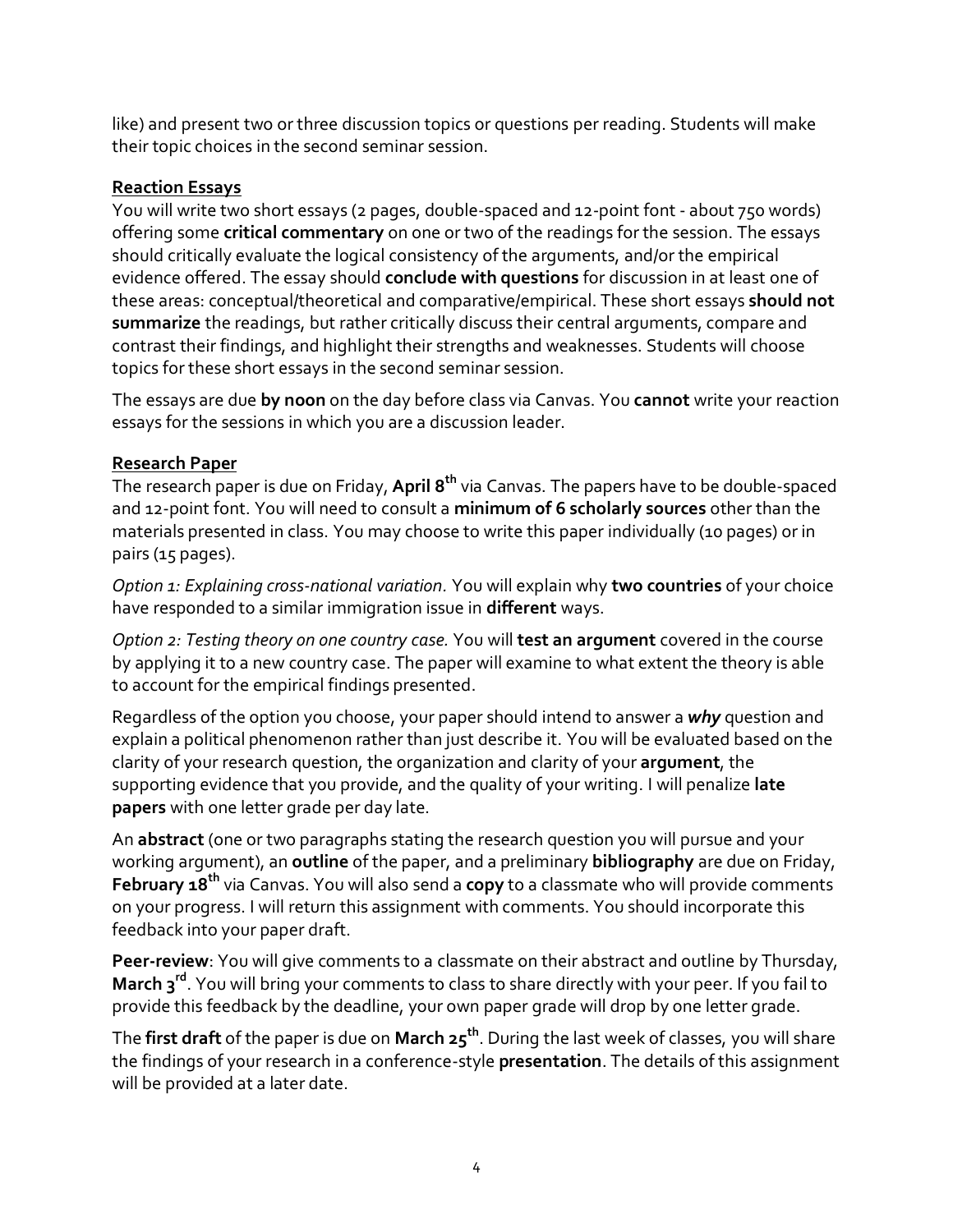I will return your draft with comments. If you are happy with the grade that you received on the draft, you may choose to have me duplicate your draft grade for the final paper grade. If you would like the opportunity to improve upon your grade, you should incorporate the feedback you received and submit a final term paper.

I encourage you to seek the help of th[e Writing Center](https://www.wlu.edu/writing-program/writing-center) if this is your first or second research paper.

### **Honor Code**

For all course work, the [Honor System](http://www.wlu.edu/executive-committee/the-honor-system/the-white-book#The_Honor_System) applies. You need to familiarize yourself with the concept and practice of plagiarism to make sure that you avoid it. From the Catalog: "*Plagiarism describes the use of another's words or ideas without proper acknowledgment. The students of Washington and Lee University have considered plagiarism a violation of the Honor System; therefore, all forms of plagiarism including Internet plagiarism are taken very seriously*."

Ask me if you have any questions. Leyburn Library has helpful advice o[n avoiding plagiarism.](https://libguides.wlu.edu/plagiarism)

# **Disability Accommodations**

Washington and Lee University makes reasonable academic accommodations for qualified students with disabilities. All accommodations must be approved through the Office of the Dean of the College. Students requesting accommodations for this course should present an official accommodation letter within the first two weeks of the term and schedule a meeting outside of class time to discuss accommodations. It is the student's responsibility to present this paperwork in a timely fashion and to follow up about accommodation arrangements.

# **Diversity Statement**

Washington and Lee affirms that diverse perspectives and backgrounds enhance our community. We are committed to the recruitment, enrichment, and retention of students, faculty, and staff who embody many experiences, cultures, points of view, interests, and identities. As engaged citizens in a global and diverse society, we seek to advance a positive learning and working environment for all through open and substantive dialogue. Please read the [Politics Department Statement on Diversity and Inclusion.](https://my.wlu.edu/the-williams-school/departments-and-programs/politics/852020-a-message-from-the-politics-department)

# **[Policy on Prohibited Discrimination](https://my.wlu.edu/general-counsel/code-of-policies/discrimination-harassment-and-retaliation/university-policy-on-prohibited-discrimination-harassment-and-retaliation-other-than-sex)**

The University prohibits and this policy addresses discrimination, including harassment, on the basis of race, color, religion, national or ethnic origin, age, disability, veteran's status, and genetic information in its educational programs and activities and with regard to employment. Additionally, the University prohibits retaliation against any individual who brings a good faith complaint under this policy or is involved in the complaint process. Students, faculty, and staff found to have violated this policy will be disciplined appropriately, up to and including termination from employment or dismissal from the University.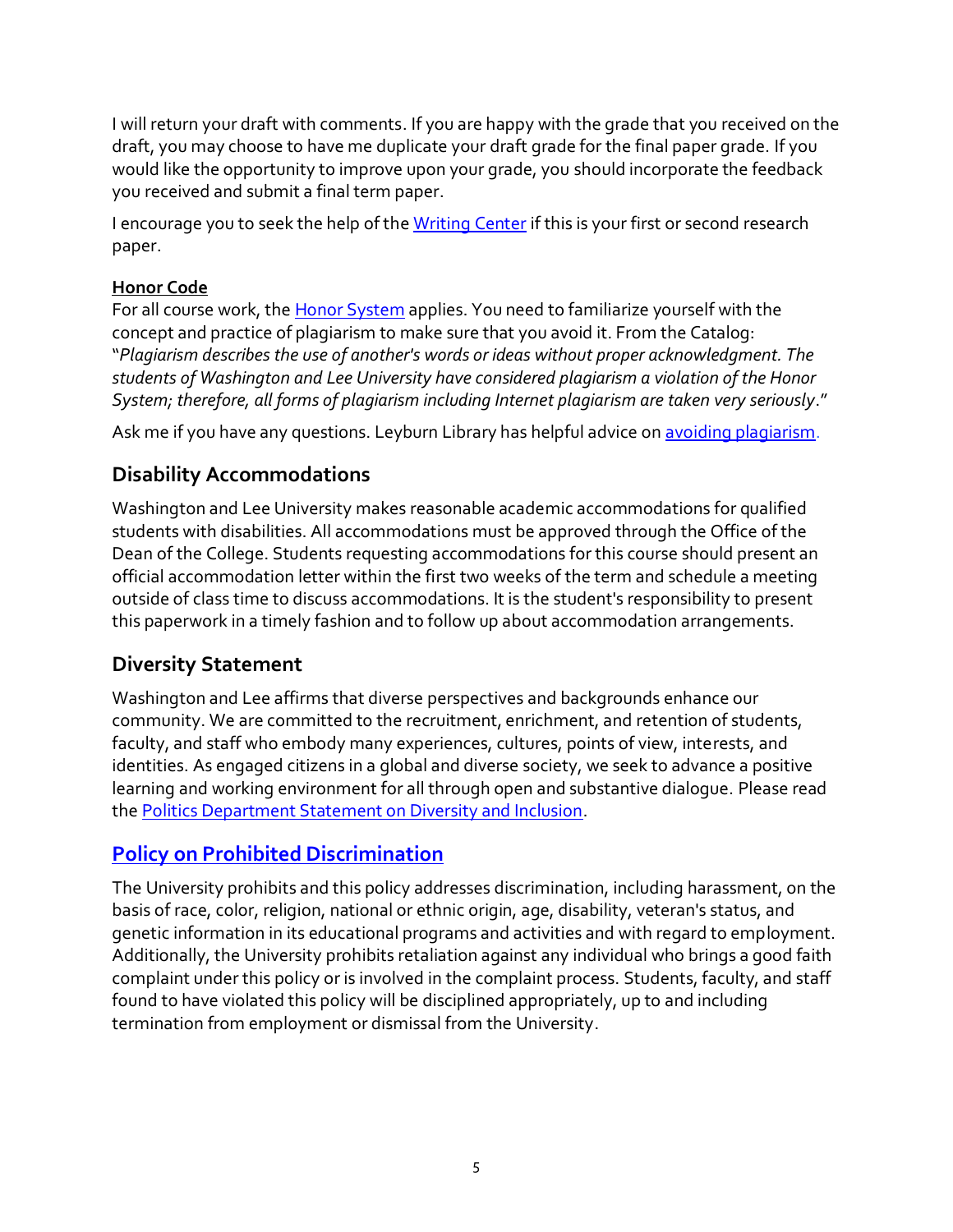# **[Sexual Discrimination & Misconduct Policy](https://my.wlu.edu/general-counsel/code-of-policies/discrimination-harassment-and-retaliation/sexual-discrimination-and-misconduct-policy)**

W&L prohibits all forms of sexual misconduct-which includes sexual harassment, nonconsensual sexual intercourse, non-consensual sexual contact, sexual exploitation, domestic and dating violence, and stalking-and retaliation. This policy provides guidance to assist those who have experienced or been affected by sexual misconduct, whether as a complainant, a respondent, or a third party. It includes detailed information about what conduct is prohibited, confidential and reporting resources, and resolution procedures.

### **Important dates**

| February 18 | Paper Abstract & Outline |
|-------------|--------------------------|
| March 3     | Peer-review              |
| March $25$  | <b>First Draft</b>       |
| April 5-7   | Presentations            |
| April 8     | <b>Final Paper</b>       |

## **Course Schedule**

Please note that I reserve the right to make changes to the course schedule, including assignments due dates, when unforeseen circumstances occur. All the required readings will be posted on **Canvas**.

January 11: Course Overview

January 13: Why Do People Migrate?

• Massey, Douglas S. 1999. "Why Does Immigration Occur? A Theoretical Synthesis." In *The Handbook of International Migration: The American Experience*, edited by C. Hirschman, P. Kasinitz and J. DeWind. New York: Russell Sage Foundation. (pp. 34- 52)

January 18: How Do Governments React to Immigrants?

• Boucher, Anna K., and Justin Gest. 2018 *Crossroads: comparative immigration regimes in a world of demographic change*. Cambridge University Press. Chapters 1, 2 & 3.

January 20: How Do Natives React? Basic Theories on Immigration Attitudes

- Quillian, Lincoln. 1995. "Prejudice as a response to perceived group threat: Population composition and anti-immigrant and racial prejudice in Europe." *American Sociological Review* 60(4): 586-611.
- Alesina, lberto, Armando Miano, and Stefanie Stantcheva. 2018. "Immigration and Redistribution," *NBER Working Papers Series*.

*Recommended: Hainmueller, Jens, and Michael J. Hiscox. 2010. "Attitudes toward highly skilled and lowskilled immigration: Evidence from a survey experiment." American Political Science Review 104(1): 61-84.*

January 25: Economic Factors & Immigration Attitudes

• *Hainmueller, Jens, and Daniel J. Hopkins. 2015. "The hidden American immigration consensus: A conjoint analysis of attitudes toward immigrants." American Journal of Political Science 59(3): 529-548.*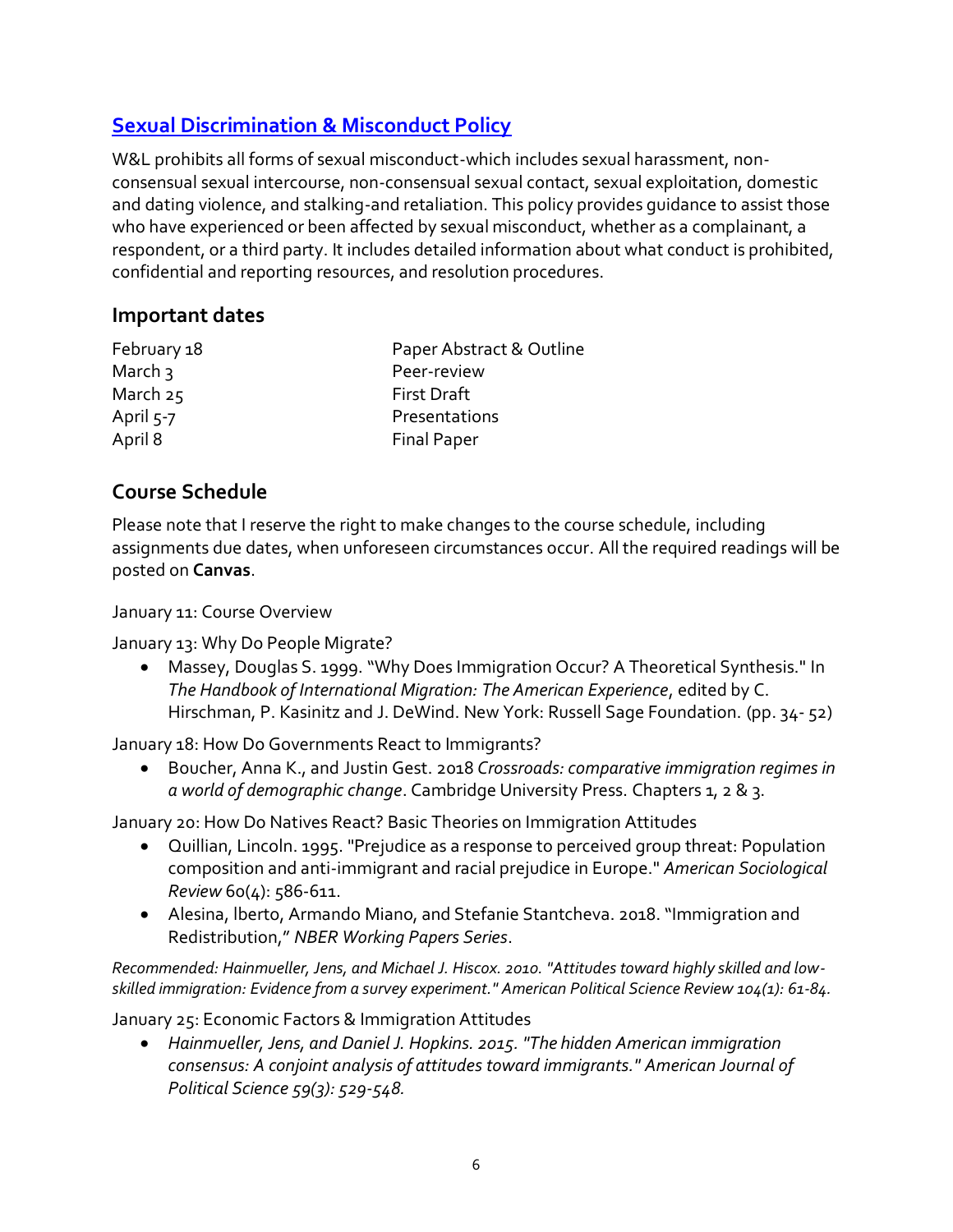• Magni, Gabriele. 2021. "Economic Inequality, Immigrants and Selective Solidarity: From Perceived Lack of Opportunity to In-group Favoritism." *British Journal of Political Science, 51*(4), 1357-1380.

*Recommended: Hix S, Kaufmann E, and Leeper TJ. 2021. "Pricing Immigration."Journal of Experimental Political Science 8(1), 63-74.*

*Garand, James C., Ping Xu, and Belinda C. Davis. 2017. "Immigration attitudes and support for the welfare state in the American mass public." American Journal of Political Science 61(1): 146-162.*

January 27: Beyond Economic Factors

- Newman, Benjamin J., and Neil Malhotra. 2019. "Economic Reasoning with a Racial Hue: Is the Immigration Consensus Purely Race Neutral?" The Journal of Politics 81(1): 153-166.
- *Valentino, Nicholas A.et al. 2019. "Economic and cultural drivers of immigrant support worldwide." British Journal of Political Science 49(4): 1201-1226.*

*Recommended: Maxwell, Rahsaan. 2019. "Cosmopolitan immigration attitudes in large European cities: Contextual or compositional effects?" American Political Science Review 113(2): 456-474. Dustmann, Christian, and Ian P. Preston. 2007. "Racial and economic factors in attitudes to immigration." The BE Journal of Economic Analysis & Policy 7(1).*

February 1: Identity & Immigration Attitudes

- Bansak, Kirk, Jens Hainmueller, and Dominik Hangartner. 2016. "How economic, humanitarian, and religious concerns shape European attitudes toward asylum seekers." *Science* 354(6309): 217-222.
- Sniderman, Paul M., Louk Hagendoorn, and Markus Prior. 2004. "Predisposing factors and situational triggers: Exclusionary reactions to immigrant minorities." *American Political Science Review* 98(1): 35-49.

*Recommended: Ostfeld, Mara. 2017. "The Backyard Politics of Attitudes Toward Immigration." Political Psychology 38(1).*

February 3: The Importance of Information

- Hopkins, Daniel J., Sides, John, and Citrin, Jack. 2019. "The Muted Consequences of Correct Information About Immigration." *The Journal of Politics* 81(1): 315–320.
- Grigorieff A, Roth C, Ubfal D. 2016. Does information change attitudes towards immigrants? Representative evidence from survey experiments (Institute of Labor Economics, Bonn, Germany), IZA Discussion Paper No. 10419.

February 8: Emotions & Immigration Attitudes

- Renshon, Jonathan, Jooa Julia Lee, and Dustin Tingley. 2015. "Physiological arousal and political beliefs." *Political Psychology* 36(5): 569-585.
- Banks, Antoine J. 2016. "Are group cues necessary? How anger makes ethnocentrism among whites a stronger predictor of racial and immigration policy opinions." *Political Behavior* 38(3): 635-657.

February 10: Catch Up & Discussion of Paper Assignment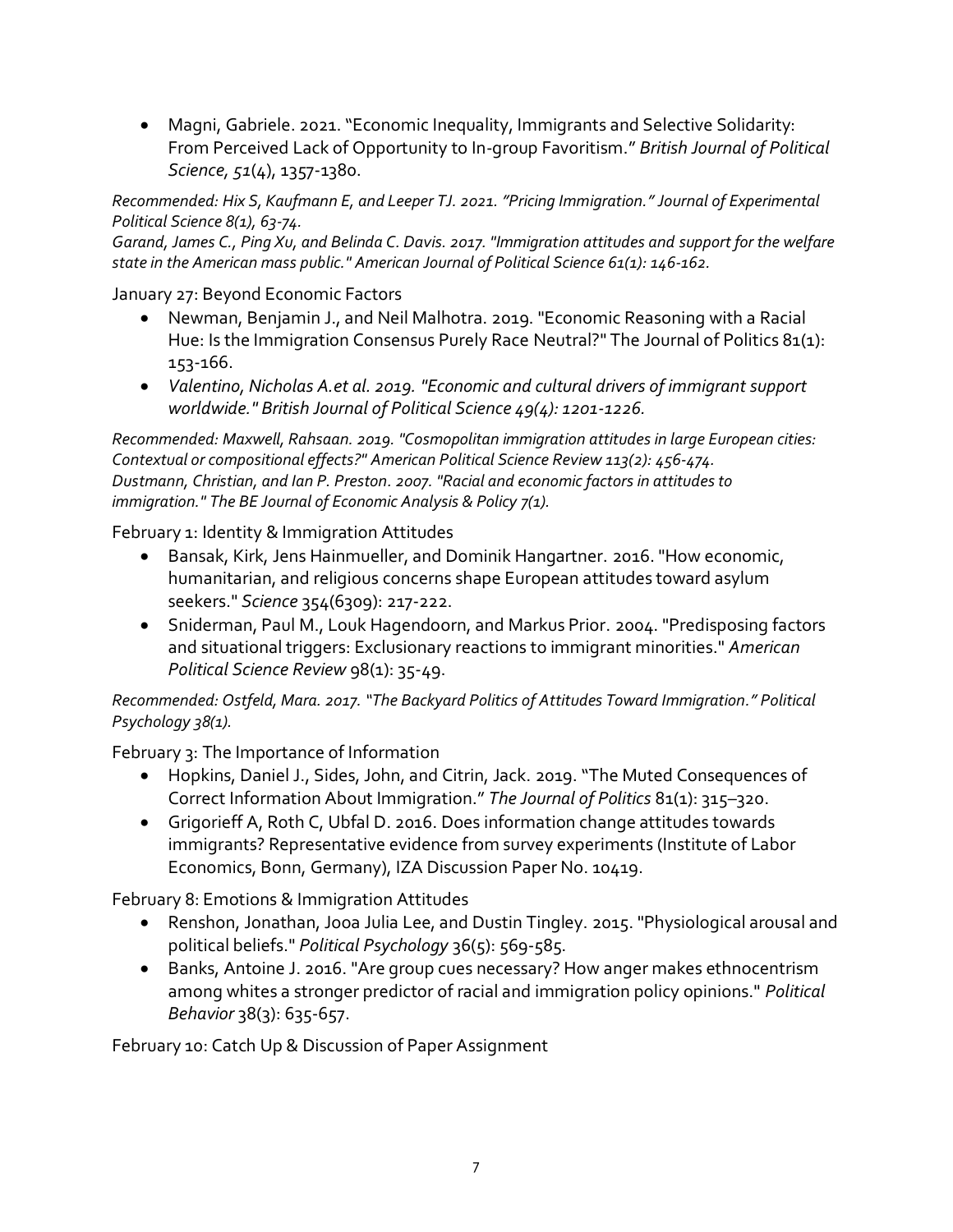February 15: Perspective Taking

- Bruneau, Emile G., and Rebecca Saxe. 2012. "The power of being heard: The benefits of 'perspective-giving' in the context of intergroup conflict." Journal of Experimental Social Psychology 48(4): 855-866.
- Adida, Claire L., Adeline Lo, and Melina R. Platas. 2018. "Perspective taking can promote short-term inclusionary behavior toward Syrian refugees." *Proceedings of the National Academy of Sciences* 115(38): 9521-9526.

*Recommended: Underwood, Bill, and Bert Moore. 1982. "Perspective-taking and altruism." Psychological bulletin 91(1): 143.*

*Simonovits, Gábor, Gábor Kézdi, and Péter Kardos. 2018. "Seeing the World Through the Other's Eye: An Online Intervention Reducing Ethnic Prejudice." American Political Science Review 112(1): 186-193.*

February 17: Empathy

- Sirin, Cigdem V., Nicholas A. Valentino, and José D. Villalobos. 2017. "The social causes and political consequences of group empathy." *Political Psychology* 38(3): 427-448.
- Miklikowska, Marta. 2017. "Development of anti‐immigrant attitudes in adolescence: The role of parents, peers, intergroup friendships, and empathy." *British Journal of Psychology* 108(3): 626-648.

*Recommended: Sirin, Cigdem V., José D. Villalobos, and Nicholas A. Valentino. 2016. "Group Empathy Theory: The effect of group empathy on US intergroup attitudes and behavior in the context of immigration threats." The Journal of Politics 78(3): 893-908.*

### **February 18: Paper Abstract & Outline (Canvas)**

February 22 & 24: Break - No Classes

March 1: Framing

#### **Peer Review Due in Class**

• Haynes, Chris, Jennifer Merolla, and S. Karthick Ramakrishnan. 2016 *Framing immigrants: News coverage, public opinion, and policy*. Russell Sage Foundation. Chaptyers 1, 2 & 7.

March 3: Diversity

- Abascal, Maria, and Delia Baldassarri. 2015. "Love thy neighbor? Ethnoracial diversity and trust reexamined." *American Journal of Sociology* 121(3): 722-782.
- Newman, Benjamin J. 2013. "Acculturating contexts and Anglo opposition to immigration in the United States." *American Journal of Political Science* 57(2): 374-390.

*Recommended: Dinesen, Peter Thisted, and Kim Mannemar Sønderskov. 2018. "Ethnic diversity and social trust: a critical review of the literature and suggestions for a research agenda." The Oxford handbook on social and political trust: 175-204.*

March 8: Elites & Immigration Attitudes I

- Margolis, Michele F. 2018. "How far does social group influence reach? Identities, elites, and immigration attitudes." *The Journal of Politics* 80(3): 772-785.
- Jones, Bradford, and Danielle J. Martin. 2017 "Path-to-citizenship or deportation? How elite cues shaped opinion on immigration in the 2010 US house elections." *Political Behavior* 39(1): 177-204.